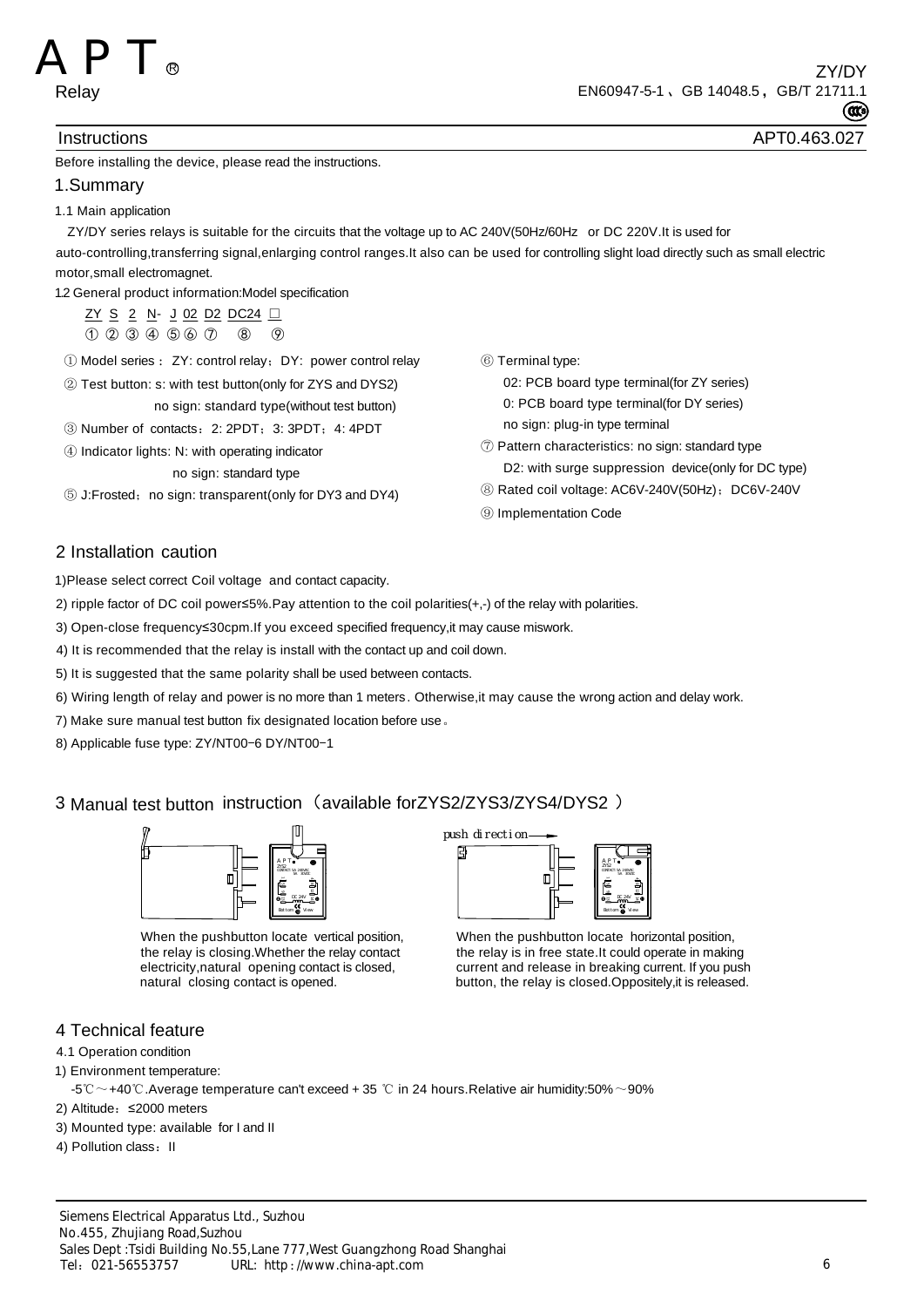# 4.2 Technical feature

| Model                             |         |                                             | ZY2/ZY3                                                                            |  | ZY4                 | DY <sub>2</sub>     |                       | DY3/DY4 |  |
|-----------------------------------|---------|---------------------------------------------|------------------------------------------------------------------------------------|--|---------------------|---------------------|-----------------------|---------|--|
| Rated insulation voltage          |         |                                             | 250V                                                                               |  |                     |                     |                       |         |  |
| AC<br>Coil voltage<br>DC          |         | 6V、12V、24V、36V、48V、110V、125V、220V、230V、240V |                                                                                    |  |                     |                     |                       |         |  |
|                                   |         |                                             | 6V、12V、24V、36V、48V、110V、125V、220V                                                  |  |                     |                     |                       |         |  |
| Operate voltage                   |         |                                             |                                                                                    |  | AC:≤80%Us DC:≤75%Us | AC:≤80%Us DC:≤80%Us |                       |         |  |
| Release voltage                   |         |                                             |                                                                                    |  | AC:≥30%Us DC:≥10%Us | AC:≥20%Us DC:≥10%Us |                       |         |  |
| Max working voltage of coil       |         |                                             | 110%Us                                                                             |  |                     |                     |                       |         |  |
| Action time and release time      |         |                                             | Action time:≤20ms Release time:≤30ms                                               |  |                     |                     |                       |         |  |
| Rated short-time thermal current  |         |                                             | <b>5A</b>                                                                          |  | 3A                  |                     | 10A                   |         |  |
| Rated<br>on-load of<br>contact    | $AC-12$ |                                             | <b>AC240V 5A</b>                                                                   |  | AC240V<br>3A        |                     | AC240V 10A            |         |  |
|                                   | $AC-15$ |                                             | <b>AC240V1A</b>                                                                    |  | AC240V 0.5A         |                     | <b>AC240V 2A</b>      |         |  |
|                                   | DC-12   |                                             | <b>DC30V 5A</b>                                                                    |  | DC30V<br>3A         |                     | <b>DC30V 10A</b>      |         |  |
|                                   | $DC-13$ |                                             | <b>DC30V 1A</b>                                                                    |  | DC30V 0.5A          |                     | DC30V<br>2A           |         |  |
| Max working voltage of contact    |         |                                             | <b>AC250V DC250V</b>                                                               |  |                     |                     |                       |         |  |
| Contact resistance                |         |                                             | ≤50mΩ                                                                              |  |                     |                     | ≤75mΩ                 |         |  |
| Power frequency withstand voltage |         |                                             | Between contacts: AC1100V, 1 min Between electric loop: AC1500V, 1 min             |  |                     |                     |                       |         |  |
| Insulation resistance             |         |                                             | ≥100MΩ                                                                             |  |                     |                     |                       |         |  |
| Vibration and impact              |         |                                             | Vibration:10-55Hz, Complex amplitude 1.0mm, 1min impact:200m/s <sup>2</sup> , 11ms |  |                     |                     |                       |         |  |
| Electrical endurance              |         |                                             | $2\times10^5$ times                                                                |  |                     |                     | $1 \times 10^5$ times |         |  |
| Mechanical endurance              |         |                                             | AC: $2 \times 10^7$ times DC: $5 \times 10^7$ times                                |  |                     |                     | $1 \times 10^7$ times |         |  |
| Coil power                        |         | AC                                          | ≤1.2 $VA$                                                                          |  |                     |                     | DY3:≤2VA DY4:≤2.5VA   |         |  |
| consumption                       |         | DC                                          |                                                                                    |  | ≤0.9W               |                     | DY3:≤1.4W DY4:≤1.5W   |         |  |
| Executive standard                |         |                                             | GB 14048.5 EN 60947-5-1                                                            |  |                     |                     | GB/T 21711.1          |         |  |

# 5. Appearance dimension and internal wiring diagram

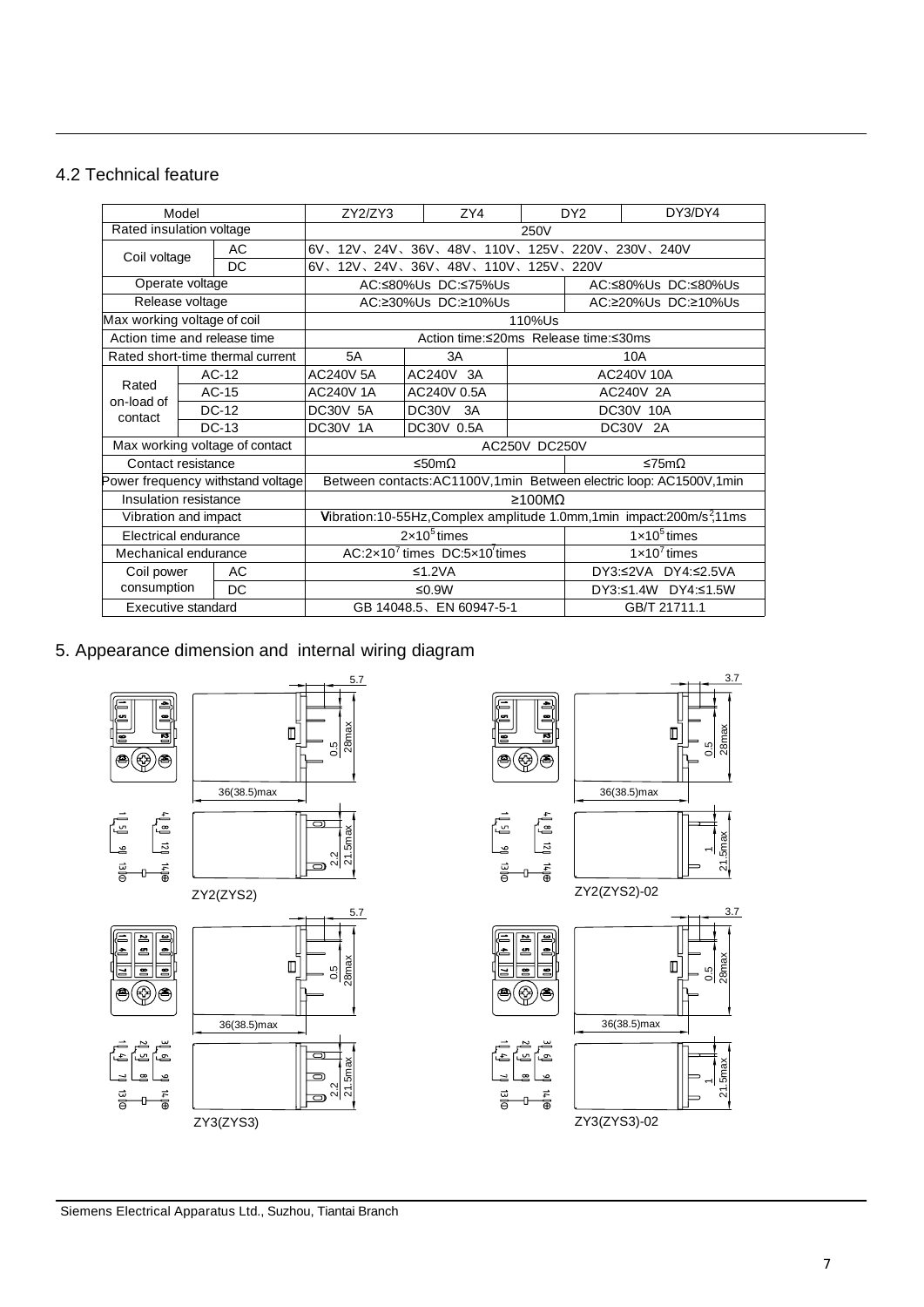

Siemens Electrical Apparatus Ltd., Suzhou, Tiantai Branch